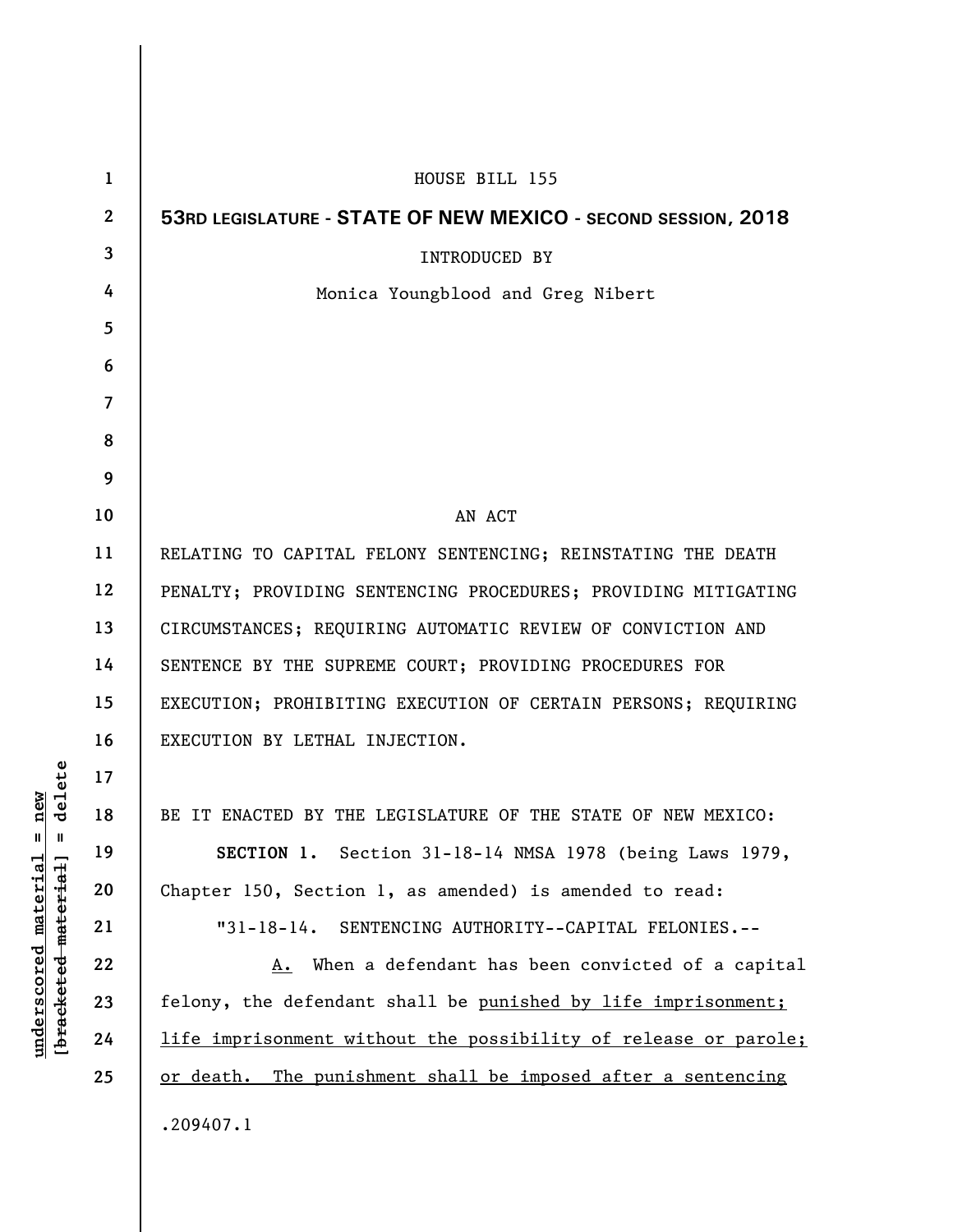hearing separate from the trial or guilty plea proceeding. If the defendant has not reached the age of eighteen years at the time of the commission of the capital felony for which the defendant was convicted, the defendant may be sentenced to life imprisonment or life imprisonment without the possibility of release or parole but shall not be punished by death.

**7 8 9 10 11 12**  B. In the event that the sentence of death in a capital felony case is held to be unconstitutional or otherwise invalidated by the supreme court or the United States supreme court, the person previously sentenced to death for a capital felony shall be sentenced to [<del>life imprisonment or</del>] life imprisonment without possibility of release or parole."

**SECTION 2.** Section 31-18-23 NMSA 1978 (being Laws 1994, Chapter 24, Section 2, as amended) is amended to read:

"31-18-23. THREE VIOLENT FELONY CONVICTIONS--MANDATORY LIFE IMPRISONMENT--EXCEPTION.--

A. When a defendant is convicted of a third violent felony, and each violent felony conviction is part of a separate transaction or occurrence, and at least the third violent felony conviction is in New Mexico, the defendant shall, in addition to the sentence imposed for the third violent felony conviction when that sentence does not result in death, be punished by a sentence of life imprisonment. The life imprisonment sentence shall be subject to parole pursuant to the provisions of Section 31-21-10 NMSA 1978.

 $- 2 -$ 

.209407.1

delete **[bracketed material] = delete**  $anderscored material = new$ **underscored material = new**  $\mathbf{I}$ bracketed material

**1** 

**2** 

**3** 

**4** 

**5** 

**6** 

**13** 

**14** 

**15** 

**16** 

**17** 

**18** 

**19** 

**20** 

**21** 

**22** 

**23** 

**24**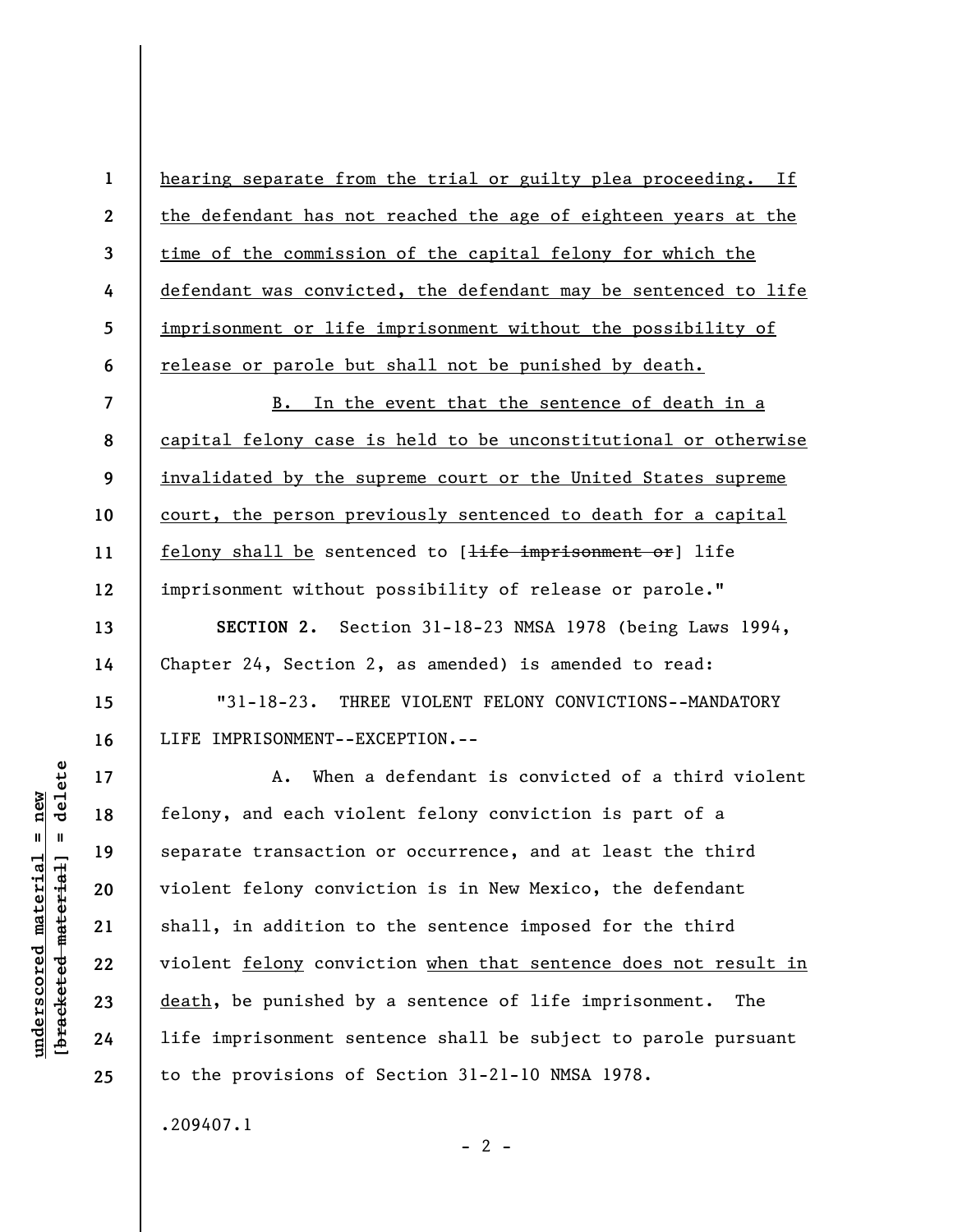**1 2 3 4 5 6 7 8 9 10 11 12 13 14 15 16 17 18 19 20 21 22 23 24 25**  B. The sentence of life imprisonment shall be imposed after a sentencing hearing, separate from the trial or guilty plea proceeding resulting in the third violent felony conviction, pursuant to the provisions of Section 31-18-24 NMSA 1978. C. For the purpose of this section, a violent felony conviction incurred by a defendant before the defendant reaches the age of eighteen shall not count as a violent felony conviction. D. When a defendant has a felony conviction from another state, the felony conviction shall be considered a violent felony for the purposes of the Criminal Sentencing Act if that crime would be considered a violent felony in New Mexico. E. As used in the Criminal Sentencing Act: (1) "great bodily harm" means an injury to the person that creates a high probability of death or that causes serious disfigurement or that results in permanent loss or impairment of the function of any member or organ of the body; and (2) "violent felony" means: (a) murder in the first or second degree, as provided in Section 30-2-1 NMSA 1978; (b) shooting at or from a motor vehicle resulting in great bodily harm, as provided in Subsection B of .209407.1  $-3 -$ 

 $\frac{1}{2}$  intereted material = delete **[bracketed material] = delete**  $underscored material = new$ **underscored material = new**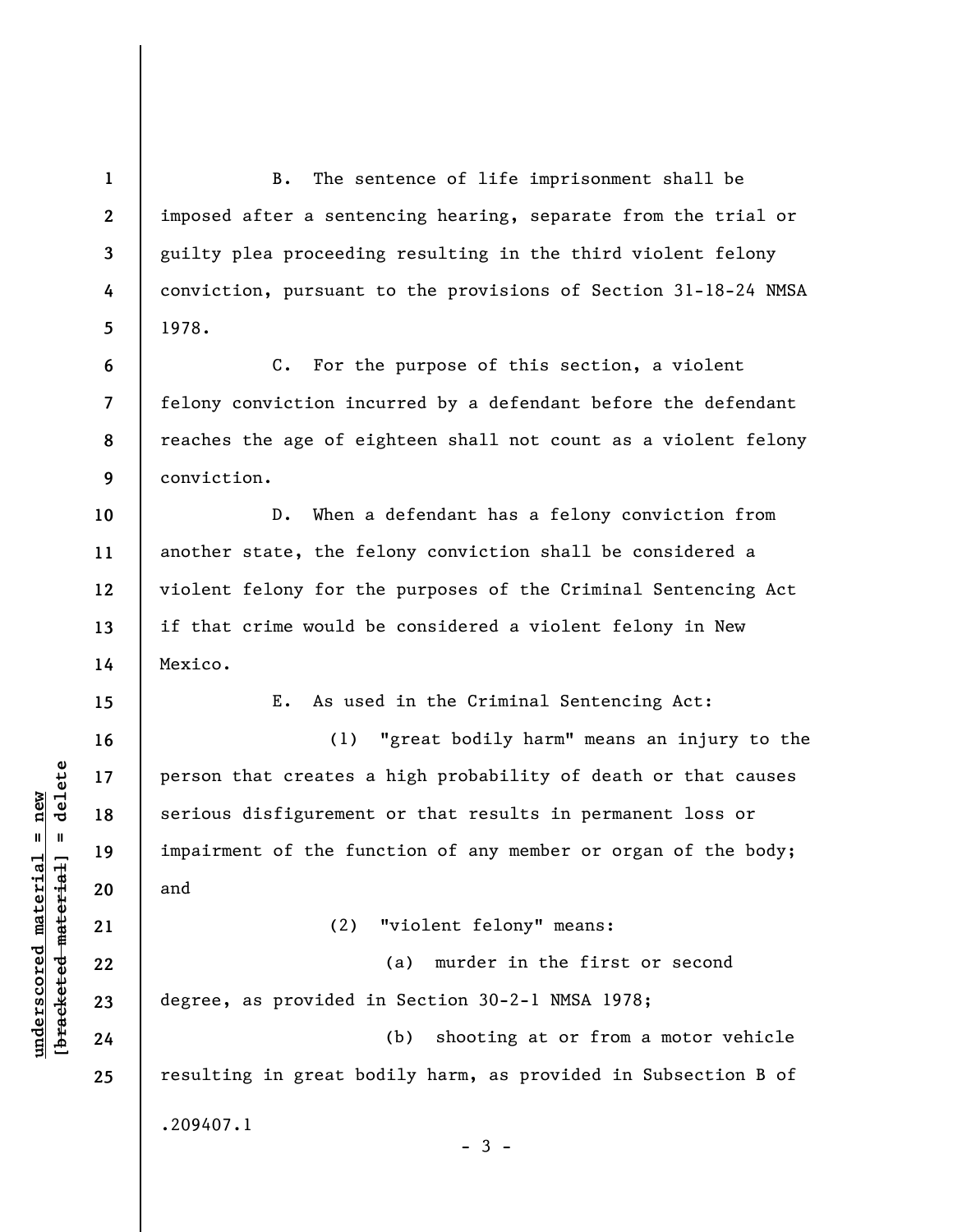**1 2 3 4 5 6 7 8 9 10 11 12 13 14 15 16 17 18 19 20 21 22 23 24 25**  Section 30-3-8 NMSA 1978; (c) kidnapping resulting in great bodily harm inflicted upon the victim by the victim's captor, as provided in Subsection B of Section 30-4-1 NMSA 1978; (d) criminal sexual penetration, as provided in Subsection C or D or Paragraph (5) or (6) of Subsection E of Section 30-9-11 NMSA 1978; and (e) robbery while armed with a deadly weapon resulting in great bodily harm as provided in Section 30-16-2 NMSA 1978 and Subsection A of Section 30-1-12 NMSA 1978." **SECTION 3.** Section 31-20A-2 NMSA 1978 (being Laws 1979, Chapter 150, Section 3, as amended) is amended to read: "31-20A-2. CAPITAL FELONY--DETERMINATION OF SENTENCE.-- A. If a jury finds, beyond a reasonable doubt, that one or more aggravating circumstances exist, as enumerated in Subsection A of Section 31-20A-5 NMSA 1978, the defendant shall be sentenced to life imprisonment without possibility of release or parole. If the jury does not [make the finding] find that one or more of the aggravating circumstances enumerated in that subsection exist, the defendant shall be sentenced to life imprisonment. B. If a jury finds, beyond a reasonable doubt, that one or more aggravating circumstances exist, as enumerated in Subsection B of Section 31-20A-5 NMSA 1978, the jury shall .209407.1

- 4 -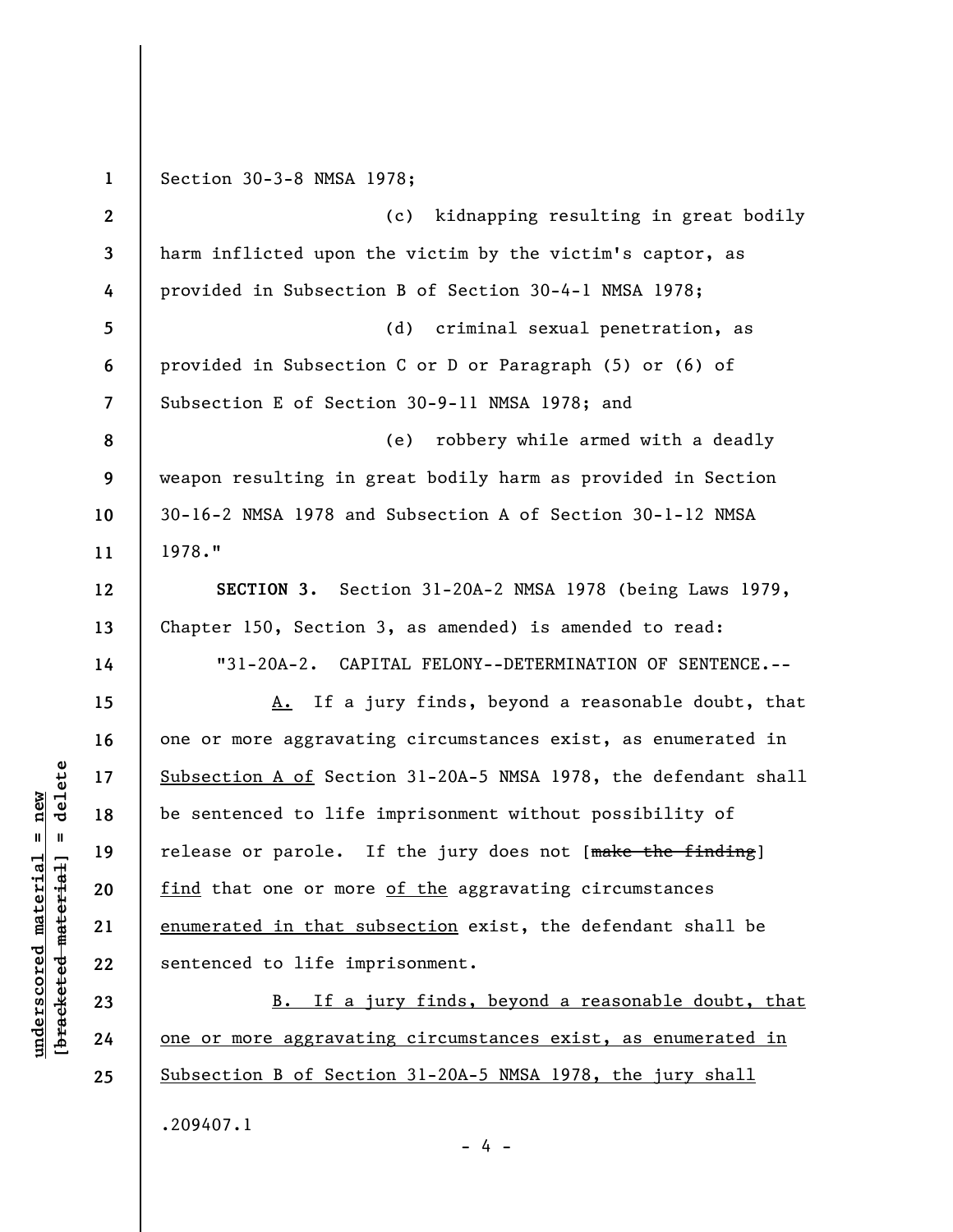| $\boldsymbol{2}$<br>life imprisonment without the possibility of release or parole.<br>3<br>The determination pursuant to this subsection shall be guided<br>by the following considerations:<br>4<br>5<br>whether aggravating circumstances exist as<br>(1)<br>6<br>enumerated in Subsection B of Section 31-20A-5 NMSA 1978;<br>7<br>(2) whether mitigating circumstances exist as |  |
|--------------------------------------------------------------------------------------------------------------------------------------------------------------------------------------------------------------------------------------------------------------------------------------------------------------------------------------------------------------------------------------|--|
|                                                                                                                                                                                                                                                                                                                                                                                      |  |
|                                                                                                                                                                                                                                                                                                                                                                                      |  |
|                                                                                                                                                                                                                                                                                                                                                                                      |  |
|                                                                                                                                                                                                                                                                                                                                                                                      |  |
|                                                                                                                                                                                                                                                                                                                                                                                      |  |
|                                                                                                                                                                                                                                                                                                                                                                                      |  |
| 8<br>enumerated in Section 8 of this 2018 act; and                                                                                                                                                                                                                                                                                                                                   |  |
| 9<br>whether other mitigating circumstances<br>(3)                                                                                                                                                                                                                                                                                                                                   |  |
| 10<br>exist.                                                                                                                                                                                                                                                                                                                                                                         |  |
| 11<br>With respect to a defendant who was younger than<br>$c_{\bullet}$                                                                                                                                                                                                                                                                                                              |  |
| eighteen years at the time of commission of the capital felony<br>12                                                                                                                                                                                                                                                                                                                 |  |
| 13<br>for which the defendant was convicted, if a jury finds that an                                                                                                                                                                                                                                                                                                                 |  |
| aggravating circumstance as enumerated in Subsection A or B of<br>14                                                                                                                                                                                                                                                                                                                 |  |
| Section 31-20A-5 NMSA 1978 exists, the sentencing court or jury<br>15                                                                                                                                                                                                                                                                                                                |  |
| shall consider the defendant's age at the time of commission of<br>16                                                                                                                                                                                                                                                                                                                |  |
| the capital felony as a mitigating factor and shall determine<br>17                                                                                                                                                                                                                                                                                                                  |  |
| whether to sentence the defendant to life imprisonment or life<br>18                                                                                                                                                                                                                                                                                                                 |  |
| imprisonment without the possibility of release or parole."<br>19                                                                                                                                                                                                                                                                                                                    |  |
| SECTION 4. Section 31-20A-5 NMSA 1978 (being Laws 1979,<br>20                                                                                                                                                                                                                                                                                                                        |  |
| Chapter 150, Section 6, as amended) is amended to read:<br>21                                                                                                                                                                                                                                                                                                                        |  |
| "31-20A-5. AGGRAVATING CIRCUMSTANCES.--<br>22                                                                                                                                                                                                                                                                                                                                        |  |
| The aggravating circumstances to be considered<br>23<br>А.                                                                                                                                                                                                                                                                                                                           |  |
| by the sentencing court or jury pursuant to the provisions of<br>24                                                                                                                                                                                                                                                                                                                  |  |
| Subsection A of Section 31-20A-2 NMSA 1978 are limited to the<br>25                                                                                                                                                                                                                                                                                                                  |  |
| .209407.1<br>$-5 -$                                                                                                                                                                                                                                                                                                                                                                  |  |

 $[**bracket eted metert et**] = **del et e**$ **[bracketed material] = delete**  $underscored material = new$ **underscored material = new**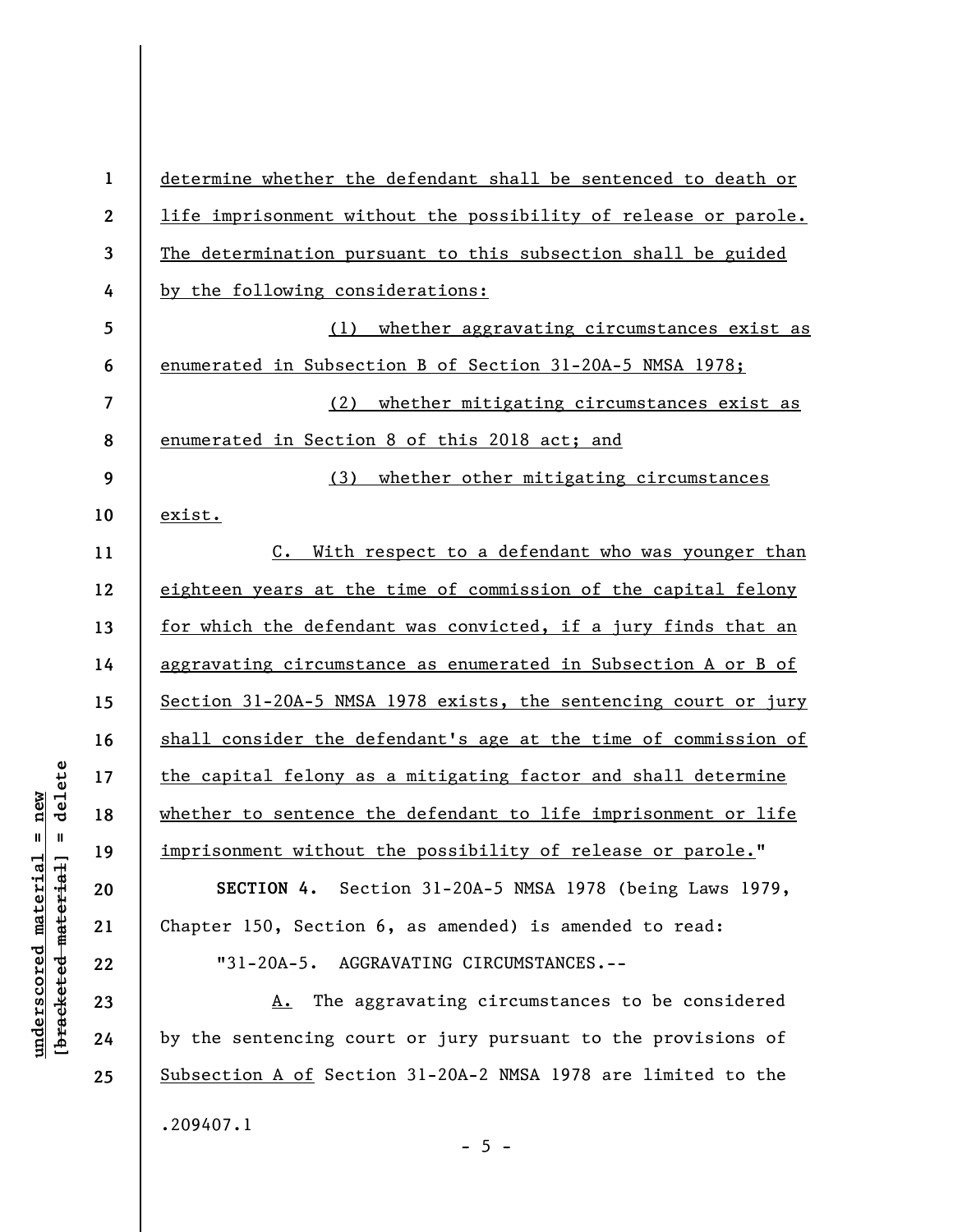**1** 

following:

**2 3 4 5 6 7 8 9 10 11 12 13 14 15 16 17 18 19 20 21 22 23 24 25**  [A. the victim was a peace officer who was acting in the lawful discharge of an official duty when he was murdered;  $\frac{B-1}{B}$  (1) the murder was committed with intent to kill in the commission of or attempt to commit [kidnaping] kidnapping, criminal sexual contact of a minor or criminal sexual penetration;  $[G<sub>1</sub>]$  (2) the murder was committed with the intent to kill by the defendant while attempting to escape from a penal institution of New Mexico;  $[\frac{1}{2} \cdot \frac{1}{3}]$  while incarcerated in a penal institution in New Mexico, the defendant, with the intent to kill, murdered a person who was at the time incarcerated in or lawfully on the premises of a penal institution in New Mexico; [As used in this subsection, "penal institution" includes facilities under the jurisdiction of the corrections and criminal rehabilitation department and county and municipal jails; E. while incarcerated in a penal institution in New Mexico, the defendant, with the intent to kill, murdered an employee of the corrections and criminal rehabilitation department;  $F-$ ] (4) the capital felony was committed for hire; and

 $- 6 -$ 

 $b$ racketed material] = delete **[bracketed material] = delete**  $underscored material = new$ **underscored material = new**

.209407.1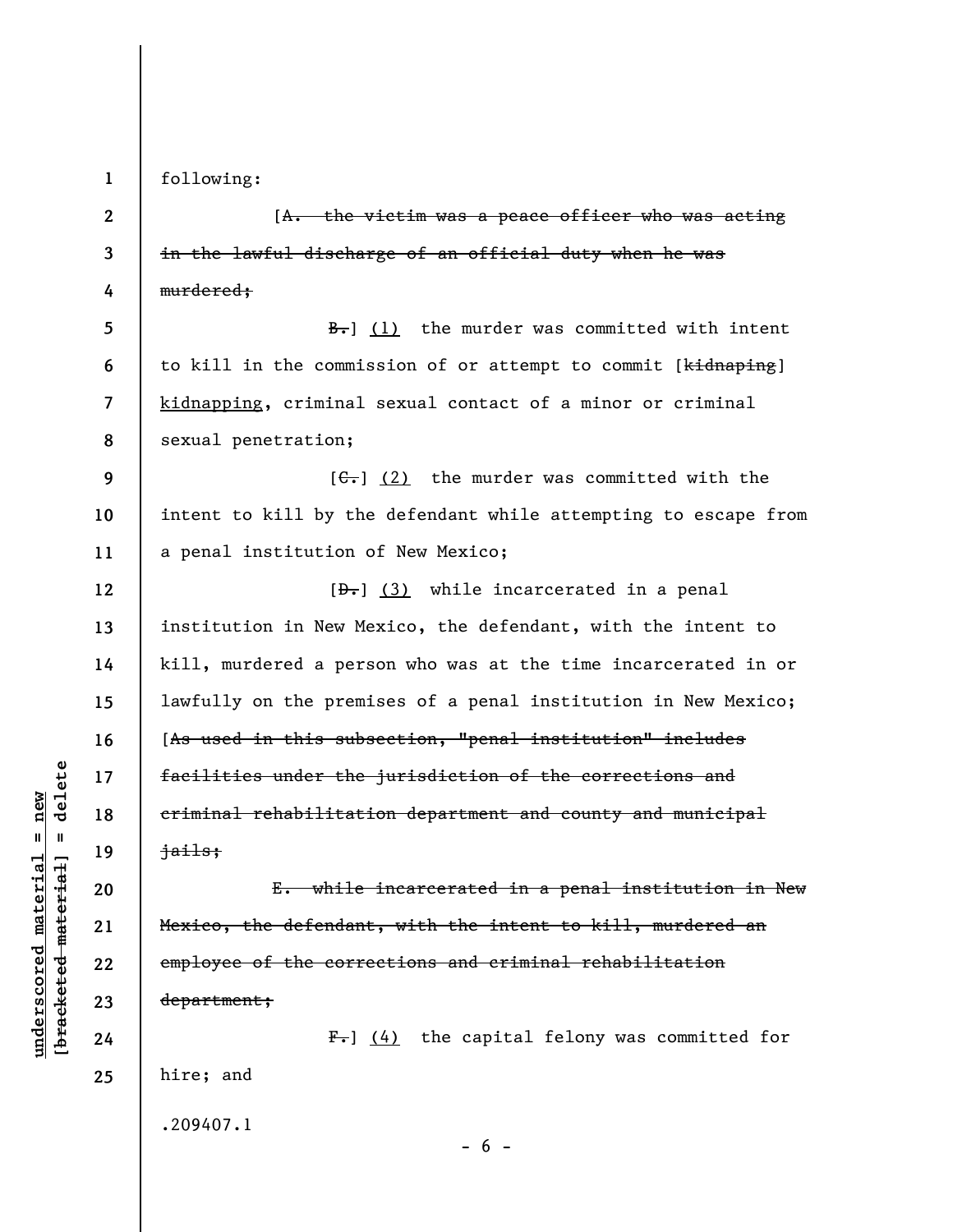| $\mathbf{1}$ | $[6-]$ (5) the capital felony was murder of a                   |
|--------------|-----------------------------------------------------------------|
| $\mathbf{2}$ | witness to a crime or any person likely to become a witness to  |
| 3            | a crime, for the purpose of preventing report of the crime or   |
| 4            | testimony in any criminal proceeding or for retaliation for the |
| 5            | victim having testified in any criminal proceeding.             |
| 6            | The aggravating circumstances to be considered<br>B.            |
| 7            | by the sentencing court or jury pursuant to the provisions of   |
| 8            | Subsection B of Section 31-20A-2 NMSA 1978 are limited to the   |
| 9            | following:                                                      |
| 10           | (1) the victim was a peace officer who was                      |
| 11           | acting in the lawful discharge of an official duty when the     |
| 12           | peace officer was murdered;                                     |
| 13           | (2) the victim was a child under the age of                     |
| 14           | eighteen years; and                                             |
| 15           | (3) while incarcerated in a penal institution                   |
| 16           | in New Mexico, the defendant, with the intent to kill, murdered |
| 17           | an employee or a contractor of the penal institution.           |
| 18           | C. For the purpose of this section, "penal                      |
| 19           | institution" includes facilities under the jurisdiction of the  |
| 20           | <u>corrections department and county and municipal jails.</u> " |
| 21           | SECTION 5. A new section of Chapter 31 NMSA 1978 is             |
| 22           | enacted to read:                                                |
| 23           | "[NEW MATERIAL] CAPITAL FELONY--SENTENCING PROCEDURE.--         |
| 24           | At the conclusion of all capital felony cases<br>A.             |
| 25           | heard by a jury, and after proper charge from the court and     |
|              | .209407.1                                                       |
|              | $-7-$                                                           |

## $[**bracket eted metert et**] = **del et e**$ **[bracketed material] = delete**  $underscored material = new$ **underscored material = new**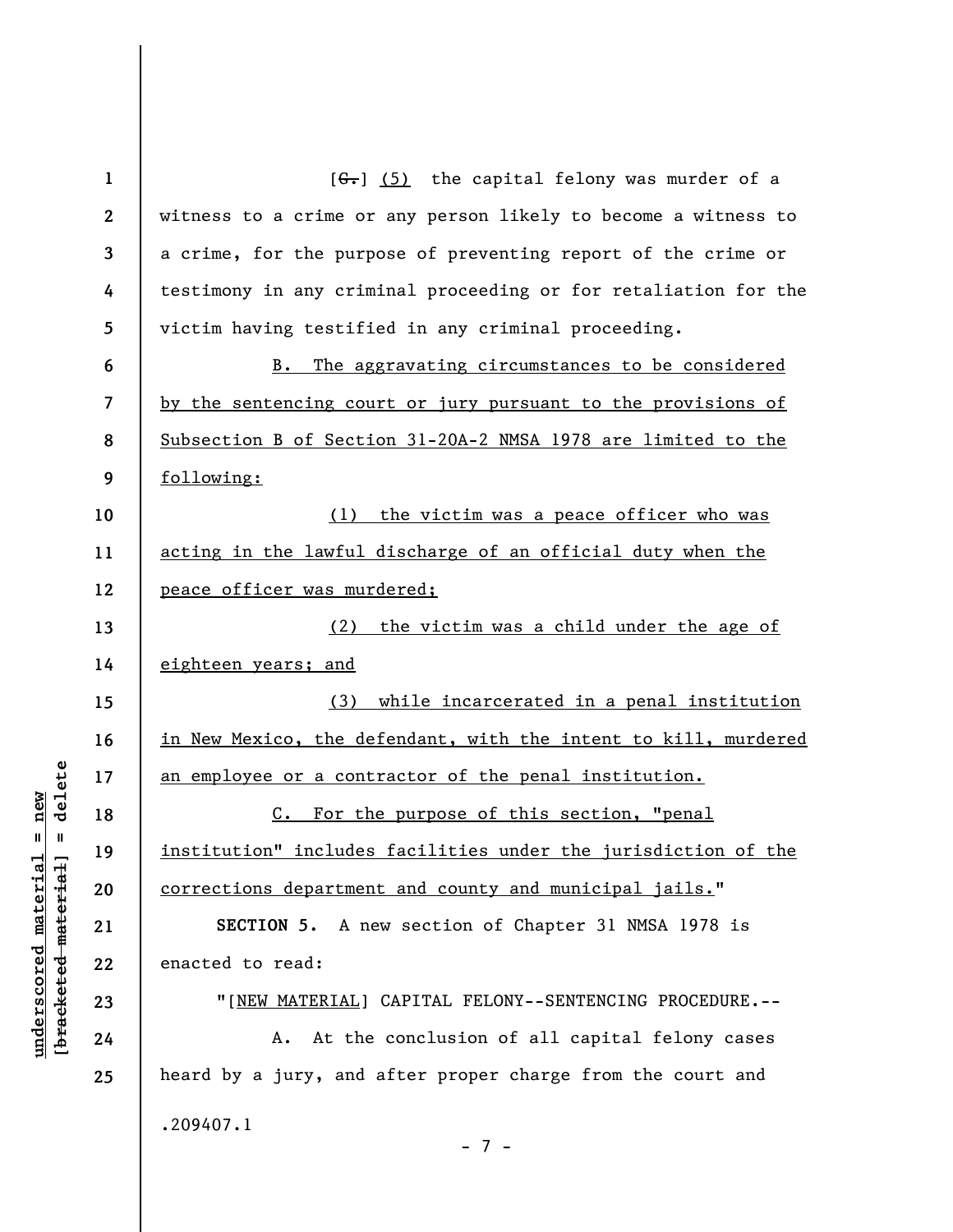argument of counsel, the jury shall retire to consider a verdict of guilty or not guilty without any consideration of punishment. In nonjury capital felony cases, the judge shall first consider a finding of guilty or not guilty without any consideration of punishment.

B. Upon a verdict by the jury or judge that the defendant is guilty of a capital felony, or upon a plea of guilty to a capital felony, the court shall conduct a separate sentencing proceeding to determine whether the defendant should be sentenced to life imprisonment, life imprisonment without the possibility of release or parole, or, if applicable, death. In a jury trial, the sentencing proceeding shall be conducted as soon as practicable by the original trial judge before either the original trial jury or a jury empaneled for the purpose of sentencing. In a nonjury trial, the sentencing proceeding shall be conducted as soon as practicable by the original trial judge or jury. In the case of a plea of guilty to a capital felony, the sentencing proceeding shall be conducted as soon as practicable by the original trial judge or by a jury upon demand of a party.

C. In the sentencing proceeding, all evidence admitted at the trial shall be considered and additional evidence may be presented as to the circumstances of the crime and as to any aggravating or mitigating circumstances, pursuant to Section 31-20A-5 NMSA 1978 and Section 8 of this 2018 act. .209407.1

- 8 -

**1** 

**2** 

**3** 

**4** 

**5** 

**6** 

**7** 

**8** 

**9** 

**10** 

**11** 

**12** 

**13** 

**14** 

**15** 

**16** 

**17** 

**18** 

**19** 

**20** 

**21** 

**22** 

**23** 

**24**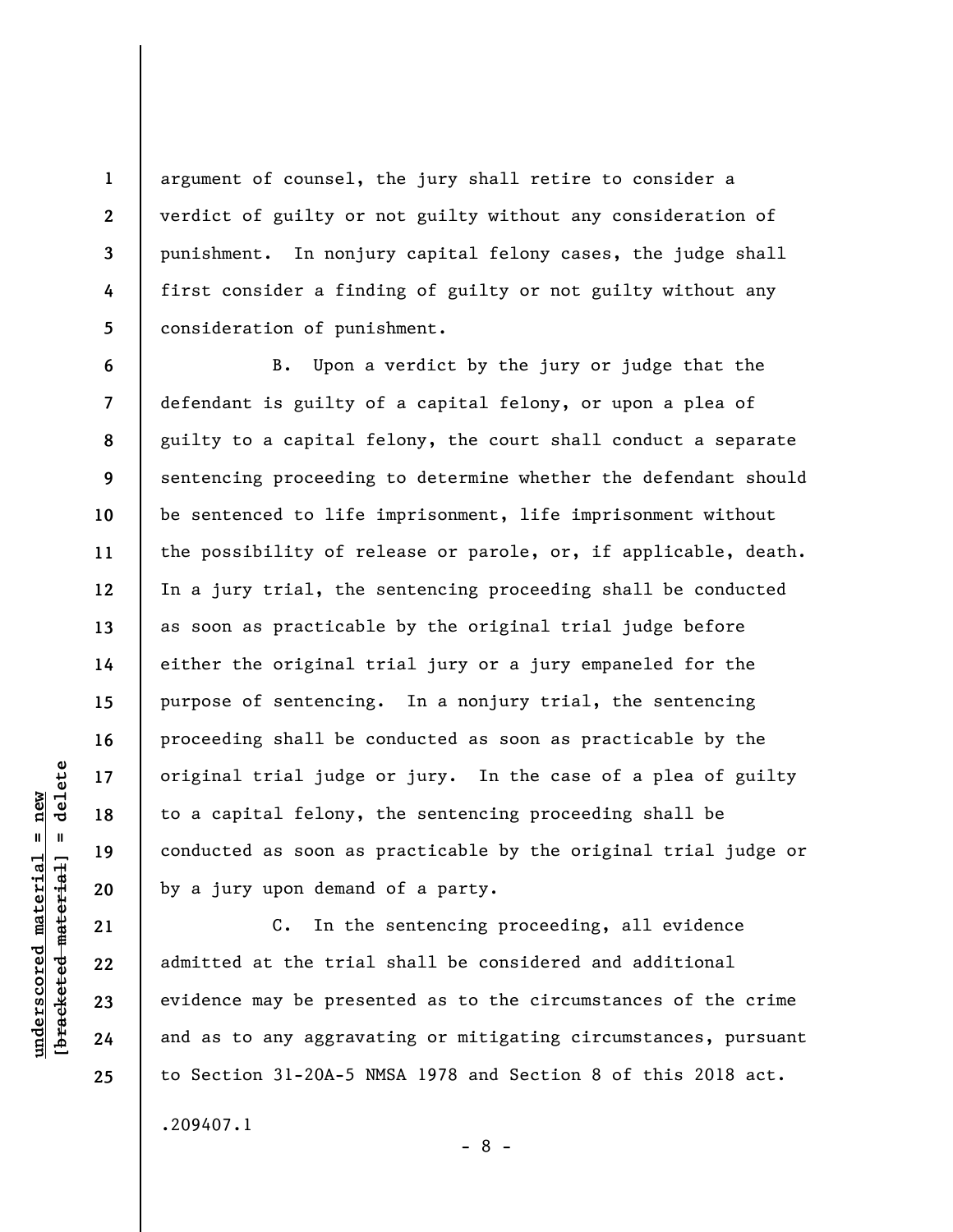**2 3 4 5 6 7 8 9 10 11 12 13 14 15 16 17 18 19 20 21 22 23 24 25**  D. In a jury sentencing proceeding, the judge shall give appropriate instructions and allow arguments and the jury shall retire to determine the punishment to be imposed. In a nonjury sentencing proceeding, or upon a plea of guilty where no jury has been demanded, the judge shall allow argument and determine the punishment to be imposed." **SECTION 6.** A new section of Chapter 31 NMSA 1978 is enacted to read: "[NEW MATERIAL] CAPITAL FELONY CASE HEARD BY JURY-- SENTENCING HEARING--EXPLANATION BY COURT TO JURY.--At the beginning of a sentencing hearing for a capital felony case, subsequent to a verdict by the jury that the defendant is guilty of a capital felony, the court shall explain to the jury that a sentence of life imprisonment means that the defendant shall serve thirty years of the sentence before the defendant becomes eligible for a parole hearing, as provided in Section 31-21-10 NMSA 1978." **SECTION 7.** A new section of Chapter 31 NMSA 1978 is enacted to read: "[NEW MATERIAL] COURT SENTENCING.--In a jury sentencing proceeding in which the jury unanimously finds beyond a reasonable doubt and specifies at least one of the aggravating circumstances enumerated in Subsection B of Section 31-20A-5 NMSA 1978 and unanimously specifies the sentence of death pursuant to Subsection B of Section 31-20A-2 NMSA 1978, the .209407.1

**1** 

 $\frac{1}{2}$  of  $\frac{1}{2}$  and  $\frac{1}{2}$  and  $\frac{1}{2}$  and  $\frac{1}{2}$  and  $\frac{1}{2}$  and  $\frac{1}{2}$  and  $\frac{1}{2}$  and  $\frac{1}{2}$  and  $\frac{1}{2}$  and  $\frac{1}{2}$  and  $\frac{1}{2}$  and  $\frac{1}{2}$  and  $\frac{1}{2}$  and  $\frac{1}{2}$  and  $\frac{1}{2}$  an **[bracketed material] = delete**  $underscored material = new$ **underscored material = new**

- 9 -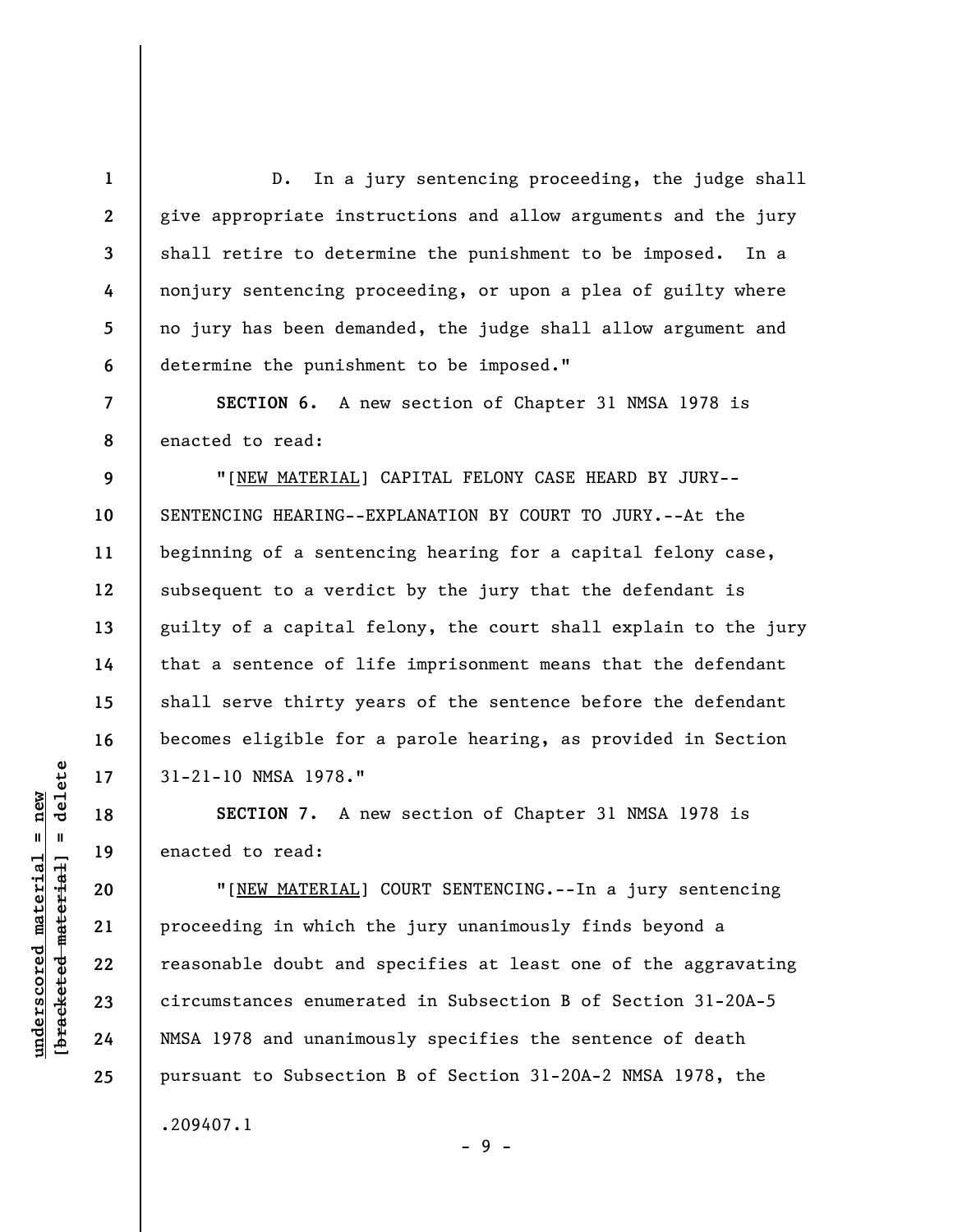**1 2 3 4 5 6 7 8 9 10 11 12**  court shall sentence the defendant to death. Where a sentence of death is not unanimously specified or the jury does not make the required finding or is unable to reach a unanimous verdict, the court shall sentence the defendant to life imprisonment without the possibility of release or parole in accordance with Section 31-20A-2 NMSA 1978. In a nonjury sentencing proceeding and in cases involving a plea of guilty, where no jury has been demanded, the judge shall determine and impose the sentence; provided that the judge shall not impose the sentence of death except upon a finding beyond a reasonable doubt and specification of at least one of the aggravating circumstances enumerated in Subsection B of Section 31-20A-5 NMSA 1978."

**SECTION 8.** A new section of Chapter 31 NMSA 1978 is enacted to read:

"[NEW MATERIAL] MITIGATING CIRCUMSTANCES.--The mitigating circumstances to be considered by the sentencing court or the jury pursuant to the provisions of Subsection B of Section 31-20A-2 NMSA 1978 shall include but not be limited to the following:

A. the defendant has no significant history of prior criminal activity;

B. the defendant acted under duress or under the domination of another person;

C. the defendant's capacity to appreciate the criminality of the defendant's own conduct or to conform the .209407.1  $- 10 -$ 

 $\frac{1}{2}$  intereted material = delete **[bracketed material] = delete**  $underscored material = new$ **underscored material = new**

**13** 

**14** 

**15** 

**16** 

**17** 

**18** 

**19** 

**20** 

**21** 

**22** 

**23** 

**24**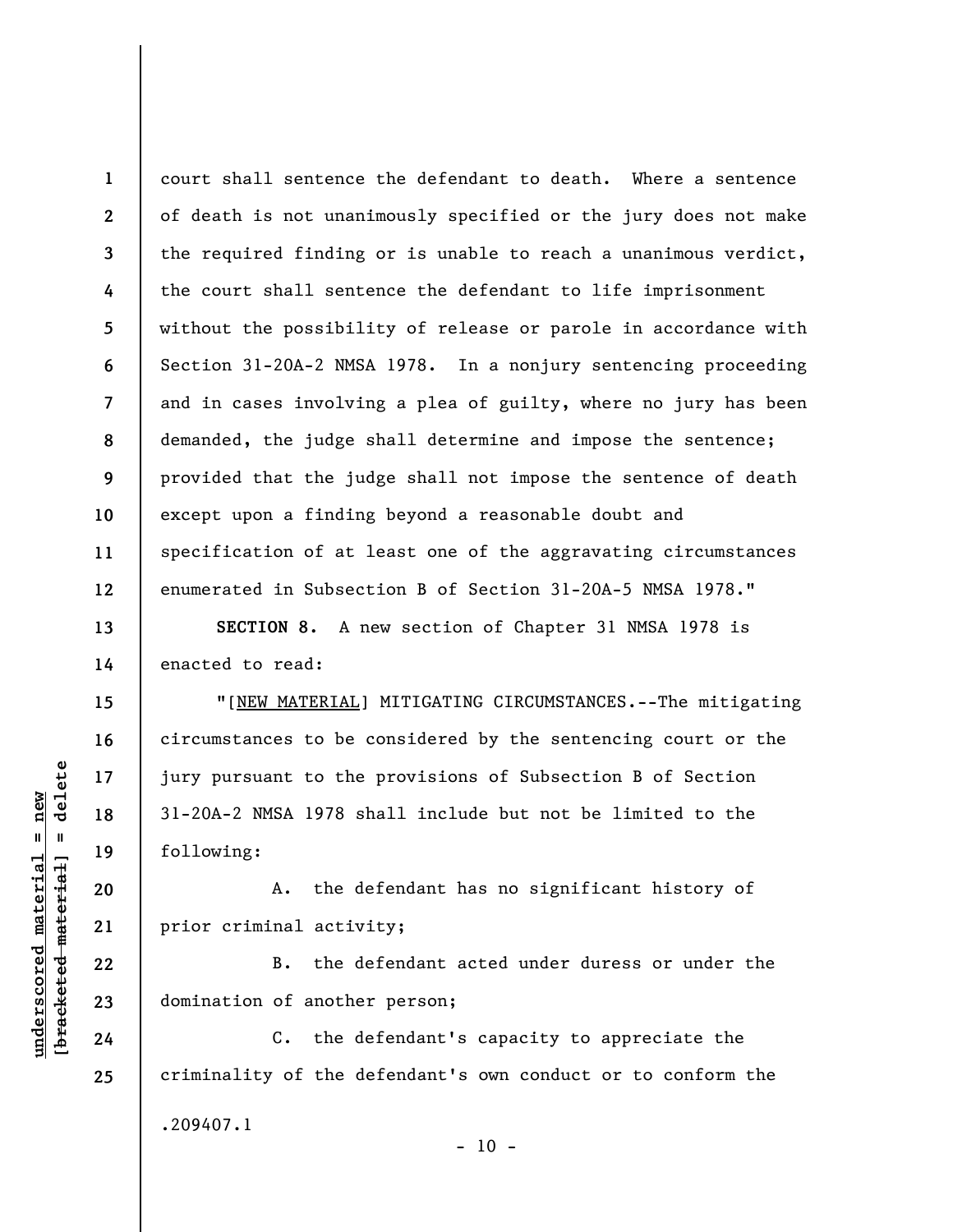**3 4 5 6 7 8 9 10 11 12 13 14 15 16 17 18 19 20 21 22 23 24 25**  D. the defendant was under the influence of mental or emotional disturbance; E. the victim was a willing participant in the defendant's conduct; F. the defendant acted under circumstances that tended to justify, excuse or reduce the crime; G. the defendant is likely to be rehabilitated; H. the defendant cooperated with authorities; and I. the defendant's age." **SECTION 9.** A new section of Chapter 31 NMSA 1978 is enacted to read: "[NEW MATERIAL] REVIEW OF JUDGMENT AND SENTENCE.-- A. A judgment of conviction and sentence of death shall be automatically reviewed by the supreme court. B. In addition to other matters on appeal, the supreme court shall rule on the validity of the sentence of death. C. A sentence of death shall not be imposed if: (1) the evidence does not support the finding of a statutory aggravating circumstance; (2) the evidence supports a finding that the mitigating circumstances outweigh the aggravating circumstances; .209407.1 - 11 -

defendant's own conduct to the requirements of the law was

**underscored material = new [bracketed material] = delete**

 $b$ racketed material] = delete  $underscored$  material = new

**1** 

**2** 

impaired;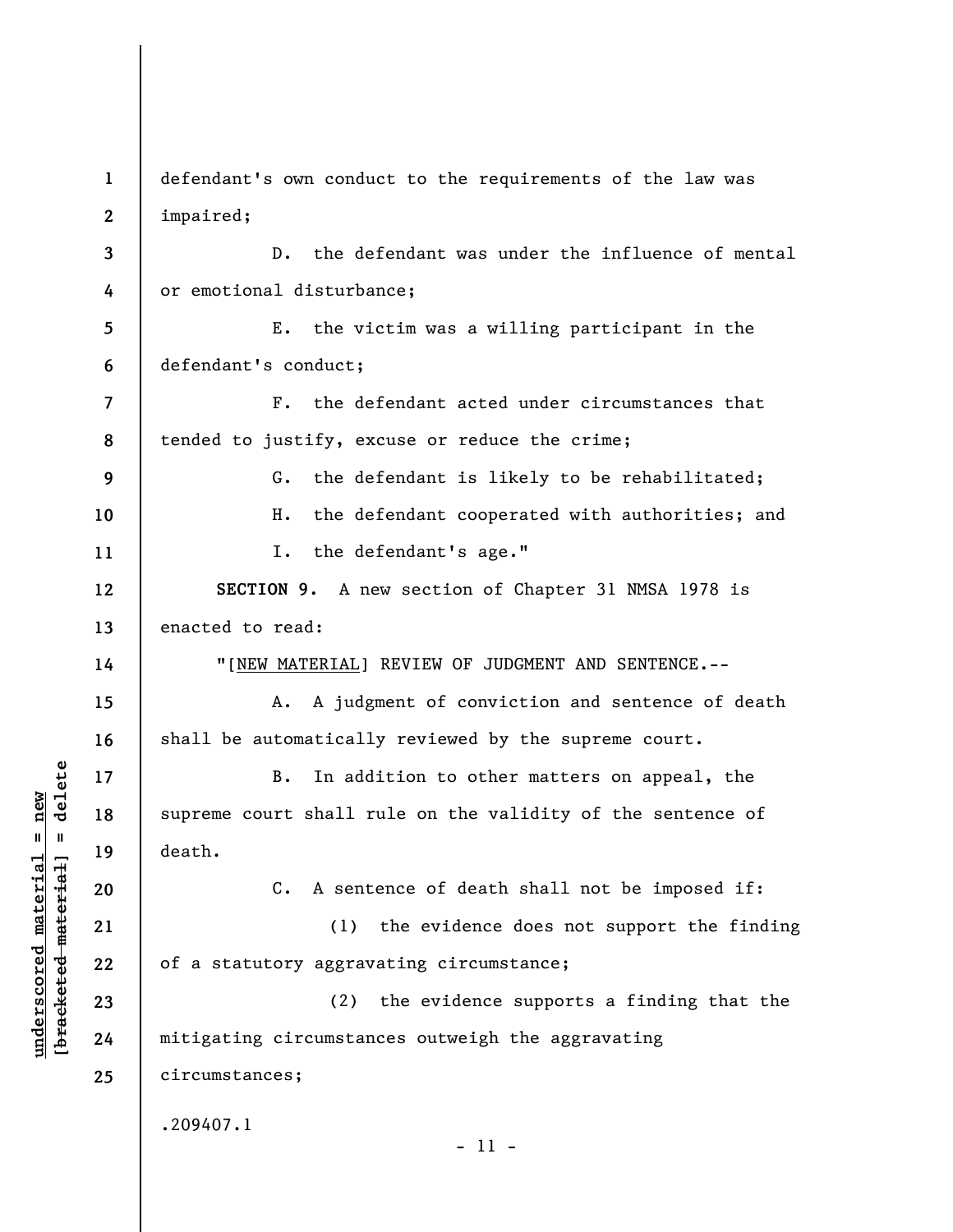(3) the sentence of death was imposed under the influence of passion, prejudice or any other arbitrary factor; or

**4 5 6**  (4) the sentence of death is excessive or disproportionate to the penalty imposed in similar cases, considering both the crime and the defendant.

D. No error in the sentencing proceeding shall result in the reversal of the conviction for a capital felony. If the trial court is reversed on appeal because of error only in the sentencing proceeding, the supreme court shall remand solely for a new sentencing proceeding. The new sentencing proceeding ordered and mandated shall apply only to the issue of punishment.

E. In cases of remand for a new sentencing proceeding, all exhibits and a transcript of all testimony and other evidence admitted in the prior trial and sentencing proceeding shall be admissible in the new sentencing proceeding, and:

(1) if the sentencing proceeding was before a jury, a new jury shall be impaneled for the new sentencing proceeding;

(2) if the sentencing proceeding was before a judge, the original trial judge shall conduct the new sentencing proceeding; or

(3) if the sentencing proceeding was before a .209407.1

 $- 12 -$ 

 $\frac{1}{2}$  intereted material = delete **[bracketed material] = delete**  $underscored material = new$ **underscored material = new**

**1** 

**2** 

**3** 

**7** 

**8** 

**9** 

**10** 

**11** 

**12** 

**13** 

**14** 

**15** 

**16** 

**17** 

**18** 

**19** 

**20** 

**21** 

**22** 

**23** 

**24**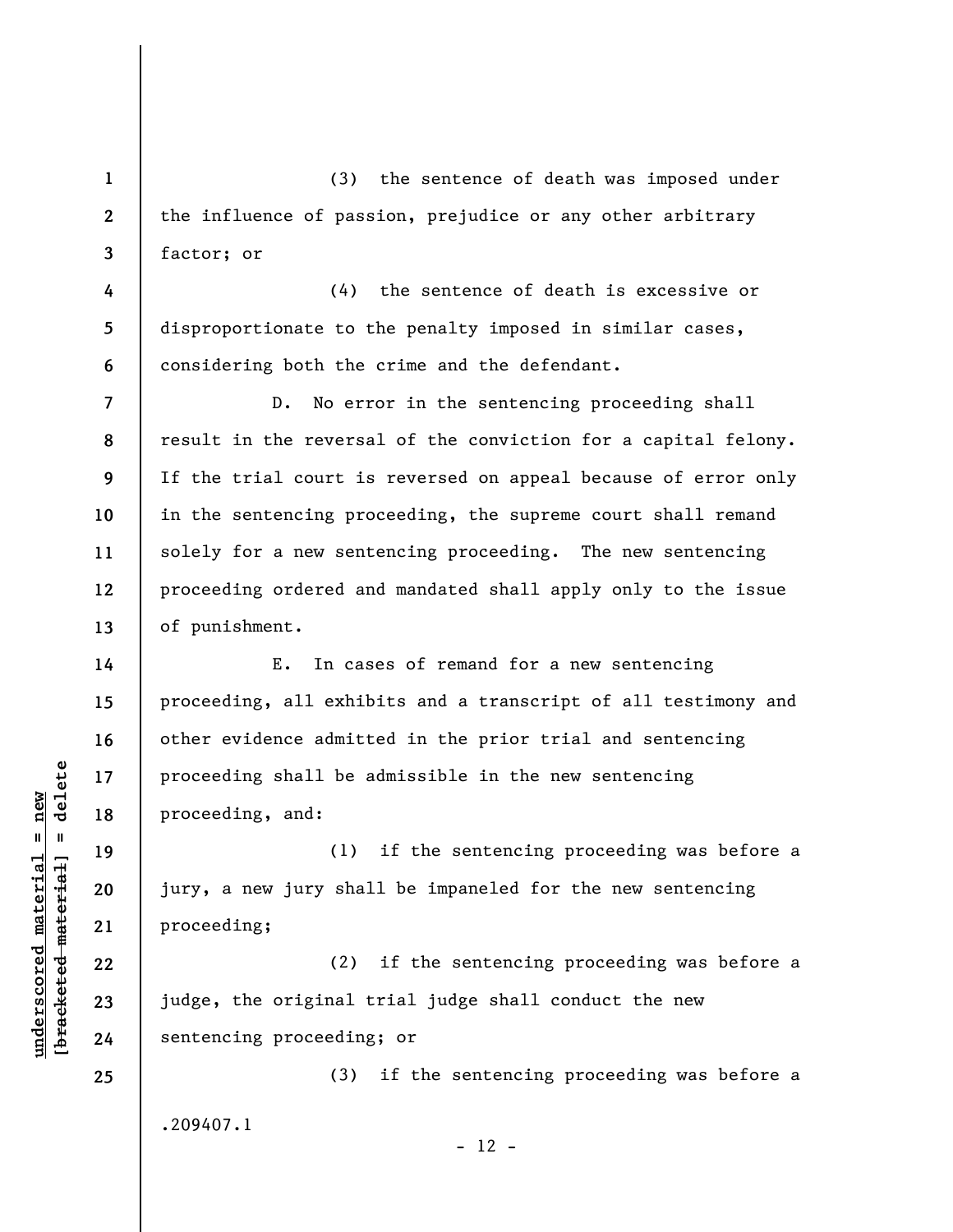**1 2 3 4 5 6**  judge and the original trial judge is unable or unavailable to conduct a new sentencing proceeding, another judge shall be designated to conduct the new sentencing proceeding and the parties are entitled to disqualify the new judge on the grounds set forth in Section 38-3-9 NMSA 1978 before the newly designated judge exercises any discretion."

**8 SECTION 10.** A new section of Chapter 31 NMSA 1978 is enacted to read:

**9 10 11**  "[NEW MATERIAL] PROHIBITION AGAINST CAPITAL PUNISHMENT OF PERSONS WITH AN INTELLECTUAL DISABILITY--PRESENTENCING HEARING.--

A. As used in this section, "intellectual disability" means significantly below average general intellectual functioning existing concurrently with deficits in adaptive behavior. An intelligence quotient of seventy or below on a reliably administered intelligence quotient test shall be presumptive evidence of intellectual disability.

B. A sentence of death shall not be imposed on any person with an intellectual disability.

C. Upon a motion of the defense requesting a ruling that a sentence of death be precluded pursuant to this section, the court shall hold a hearing, prior to conducting the sentencing proceeding pursuant to Section 7 of this 2018 act. If the court finds, by a preponderance of the evidence, that the defendant has an intellectual disability, it shall sentence .209407.1

 $- 13 -$ 

 $\frac{1}{2}$  of  $\frac{1}{2}$  and  $\frac{1}{2}$  and  $\frac{1}{2}$  and  $\frac{1}{2}$  and  $\frac{1}{2}$  and  $\frac{1}{2}$  and  $\frac{1}{2}$  and  $\frac{1}{2}$  and  $\frac{1}{2}$  and  $\frac{1}{2}$  and  $\frac{1}{2}$  and  $\frac{1}{2}$  and  $\frac{1}{2}$  and  $\frac{1}{2}$  and  $\frac{1}{2}$  an **[bracketed material] = delete**  $underscored material = new$ **underscored material = new**

**7** 

**12** 

**13** 

**14** 

**15** 

**16** 

**17** 

**18** 

**19** 

**20** 

**21** 

**22** 

**23** 

**24**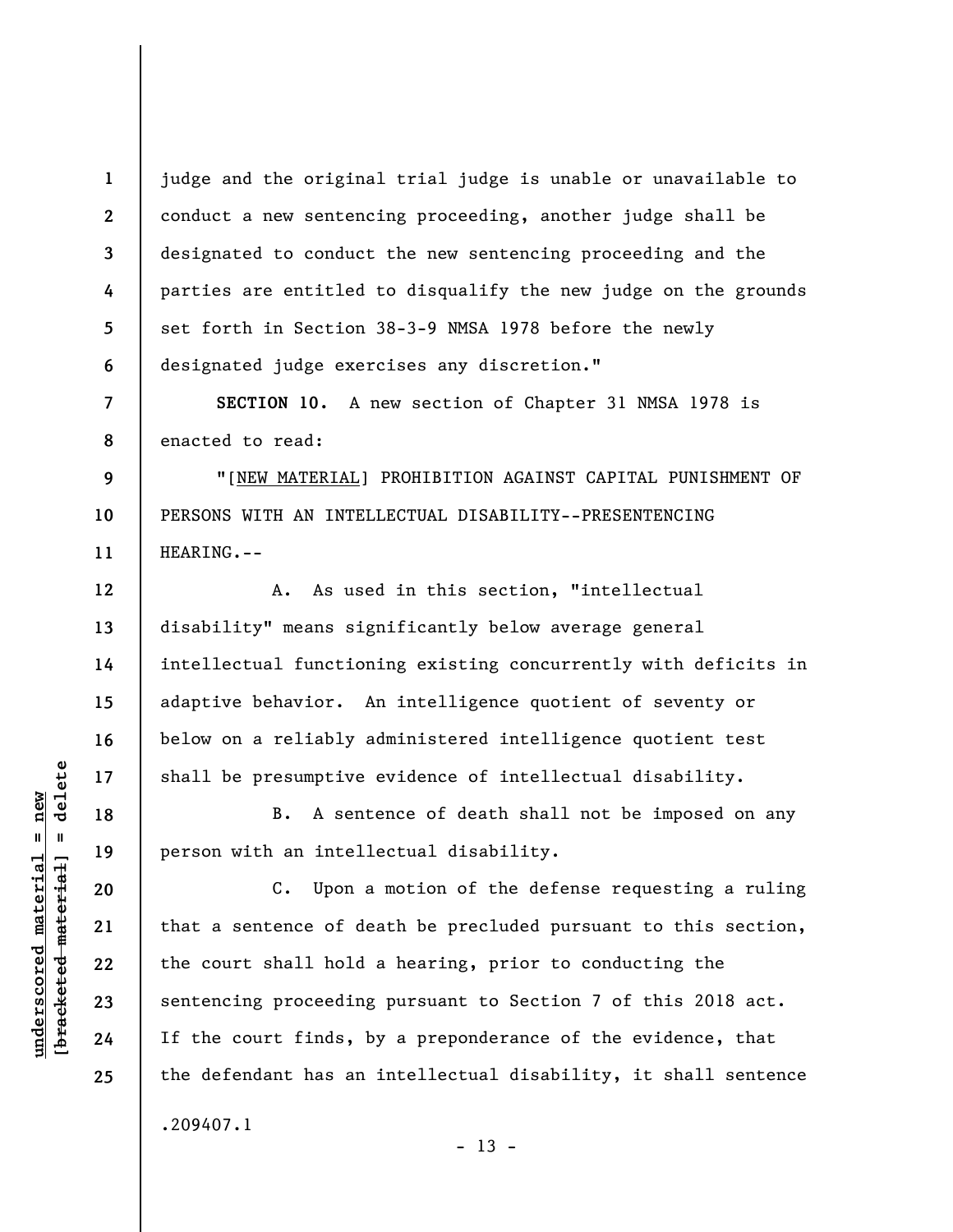**1 2 3 4 5 6 7 8 9 10**  the defendant to life imprisonment without the possibility of release or parole. A ruling by the court that evidence of diminished intelligence introduced by the defendant does not preclude a sentence of death pursuant to this section shall not restrict the defendant's opportunity to introduce the evidence at the sentencing proceeding or to argue that the evidence should be given mitigating significance. If the sentencing proceeding is conducted before a jury, the jury shall not be informed of any ruling denying a defendant's motion pursuant to this section."

**SECTION 11.** A new section of Chapter 31 NMSA 1978 is enacted to read:

"[NEW MATERIAL] WARRANT OF EXECUTION UPON JUDGMENT OF DEATH--TIME OF EXECUTION.--When a judgment of death is rendered by any court of competent jurisdiction, a warrant signed by the judge and attested by the court clerk under the seal of the court shall be drawn and delivered to the sheriff. The warrant shall state the conviction and judgment and appoint a day on which the judgment is to be executed, which shall not be less than sixty nor more than ninety days from the date of judgment, and shall direct the sheriff to deliver the defendant, at a time specified in the warrant but not more than ten days from the date of judgment, to the warden of the penitentiary of New Mexico for execution."

**SECTION 12.** A new section of Chapter 31 NMSA 1978 is .209407.1

 $- 14 -$ 

delete **[bracketed material] = delete**  $underscored material = new$ **underscored material = new**  $\frac{1}{2}$ 

**11** 

**12** 

**13** 

**14** 

**15** 

**16** 

**17** 

**18** 

**19** 

**20** 

**21** 

**22** 

**23** 

**24**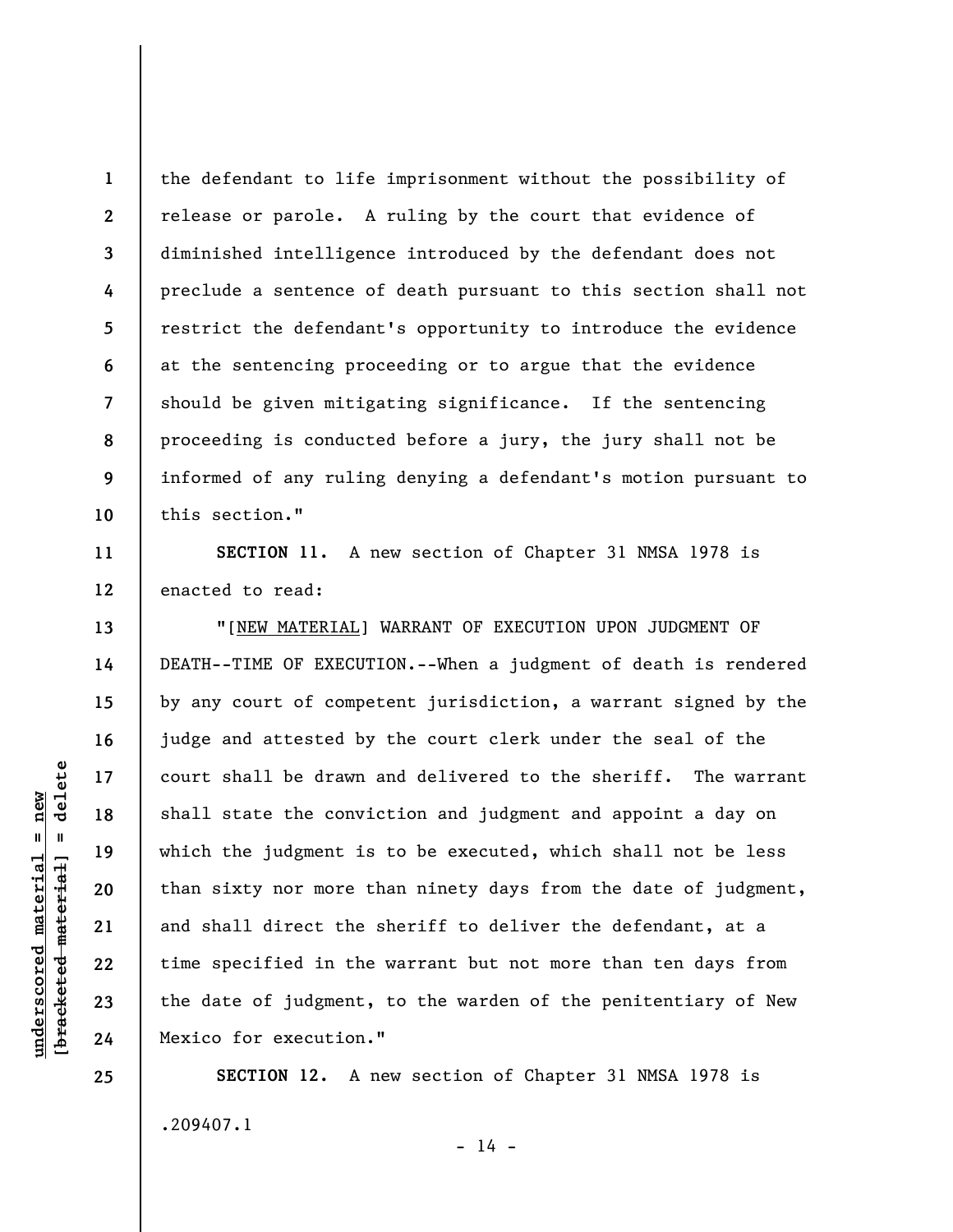## **1**  enacted to read:

**2** 

**3** 

**4** 

**5** 

**6** 

**7** 

**8** 

**9** 

**10** 

**11** 

**12** 

**13** 

**14** 

**15** 

**16** 

**17** 

**18** 

**19** 

**20** 

**21** 

**22** 

**23** 

**24** 

**25** 

"[NEW MATERIAL] JUDGE TO TRANSMIT STATEMENT OF CONVICTION.--The judge of a court in which a defendant was convicted and sentenced to death shall, immediately after the conviction, transmit to the governor, by mail or otherwise, a statement of the conviction and judgment."

**SECTION 13.** A new section of Chapter 31 NMSA 1978 is enacted to read:

"[NEW MATERIAL] GOVERNOR MAY SUSPEND EXECUTION.--Only the governor may suspend the execution of a judgment of death, except that the warden of the penitentiary of New Mexico to whom a defendant is delivered for execution may suspend the execution of a judgment of death in accordance with the provisions of Sections 14 through 18 of this 2018 act."

**SECTION 14.** A new section of Chapter 31 NMSA 1978 is enacted to read:

"[NEW MATERIAL] INSANITY OF DEFENDANT--HOW DETERMINED.-- If, after a defendant is delivered to the warden for execution, there is good reason to believe that the defendant, under judgment of death, has become insane, the warden shall call that fact to the attention of the district attorney of the county in which the state penitentiary is situated. The district attorney shall immediately file in the district court of the county a petition, stating the conviction and judgment and the fact that the defendant is believed to be insane and .209407.1

delete **[bracketed material] = delete**  $underscored material = new$ **underscored material = new**  $\mathbf{I}$ bracketed material

 $- 15 -$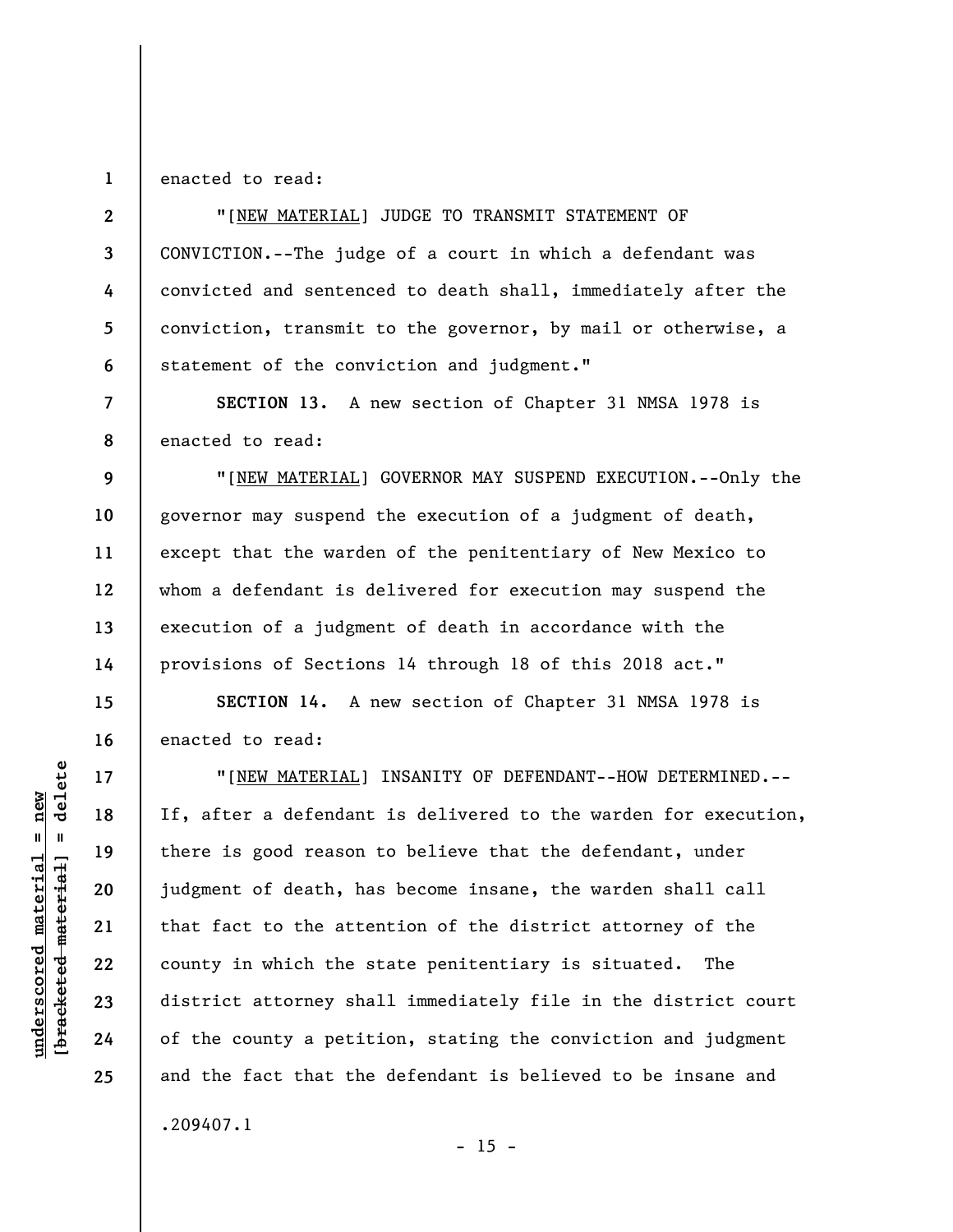asking that the court inquire into the question of the defendant's sanity. It shall be the duty of the district court to inquire into the question and render a judgment."

**SECTION 15.** A new section of Chapter 31 NMSA 1978 is enacted to read:

"[NEW MATERIAL] DUTY OF DISTRICT ATTORNEY UPON INQUIRY AND HEARING.--The district attorney shall attend a hearing provided for in Sections 14 and 18 of this 2018 act, and may produce witnesses before the court, for which purpose the district attorney may issue process in the same manner as process is issued for witnesses to testify before the grand jury. Failure to comply with process issued may be punished in a like manner as failure to comply with process issued by the court."

**SECTION 16.** A new section of Chapter 31 NMSA 1978 is enacted to read:

"[NEW MATERIAL] ORDER OF COURT COMMITTING INSANE PERSON TO HOSPITAL.--The court shall make and cause to be entered an order reciting the fact of the inquiry made pursuant to Section 14 of this 2018 act and its result. If it is found that the defendant is insane, the order shall direct that the defendant be taken to the New Mexico behavioral health institute at Las Vegas and kept there in safe confinement until the defendant's sanity is restored."

**SECTION 17.** A new section of Chapter 31 NMSA 1978 is enacted to read:

 $- 16 -$ 

.209407.1

 $=$  delete **[bracketed material] = delete**  $underscored material = new$ **underscored material = new** bracketed material

**1** 

**2** 

**3** 

**4** 

**5** 

**6** 

**7** 

**8** 

**9** 

**10** 

**11** 

**12** 

**13** 

**14** 

**15** 

**16** 

**17** 

**18** 

**19** 

**20** 

**21** 

**22** 

**23** 

**24**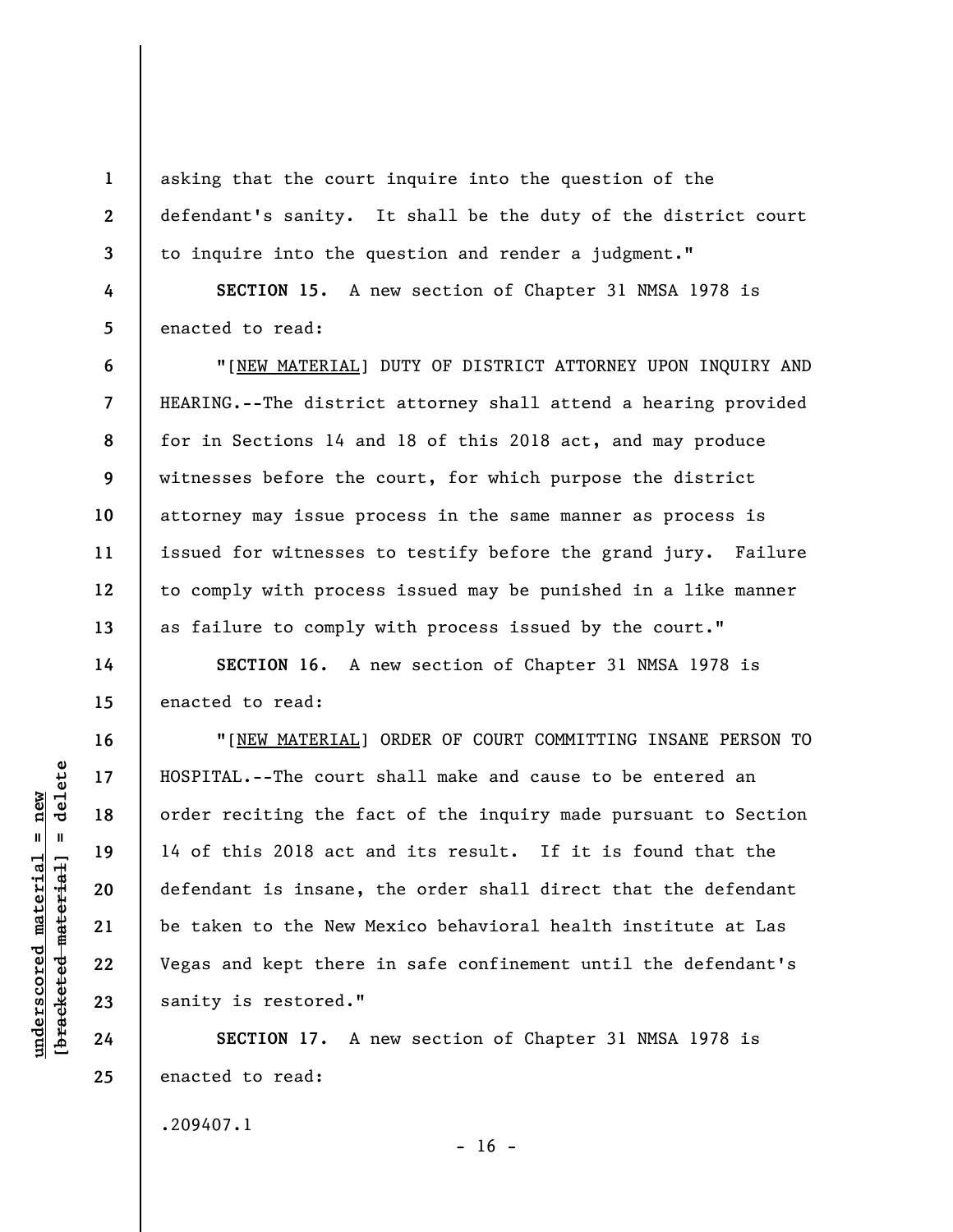**1 2 3 4 5 6 7 8 9 10 11 12 13**  "[NEW MATERIAL] FINDINGS OF INQUIRY--DUTIES OF WARDEN-- PROCEDURE WHEN SANITY IS RESTORED.--If it is found that the defendant is sane, the warden shall proceed to execute the judgment as specified in the warrant. If it is found that the defendant is insane, the warden shall suspend the execution and transmit a certified copy of the order provided for in Section 16 of this 2018 act to the governor and deliver the defendant, together with a certified copy of the order, to the superintendent of the New Mexico behavioral health institute at Las Vegas. When the defendant's sanity is restored, the superintendent of the institute shall certify that fact to the governor, who shall then issue to the warden the governor's warrant appointing a day for the execution of the judgment."

**SECTION 18.** A new section of Chapter 31 NMSA 1978 is enacted to read:

"[NEW MATERIAL] PROCEEDINGS WHEN FEMALE DEFENDANT MAY BE PREGNANT--DUTY OF DISTRICT ATTORNEY.--

A. If there is good reason to believe that a female defendant who was sentenced to death is pregnant, the warden shall call that fact to the attention of the district attorney of the county in which the state penitentiary is situated. The district attorney shall immediately file in the district court of the county a petition, stating the conviction and judgment and the fact that the defendant may be pregnant and asking that the court inquire into the question of the defendant's

.209407.1

- 17 -

## delete **[bracketed material] = delete**  $underscored material = new$ **underscored material = new**  $\mathbf{u}$ bracketed material

**14** 

**15** 

**16** 

**17** 

**18** 

**19** 

**20** 

**21** 

**22** 

**23** 

**24**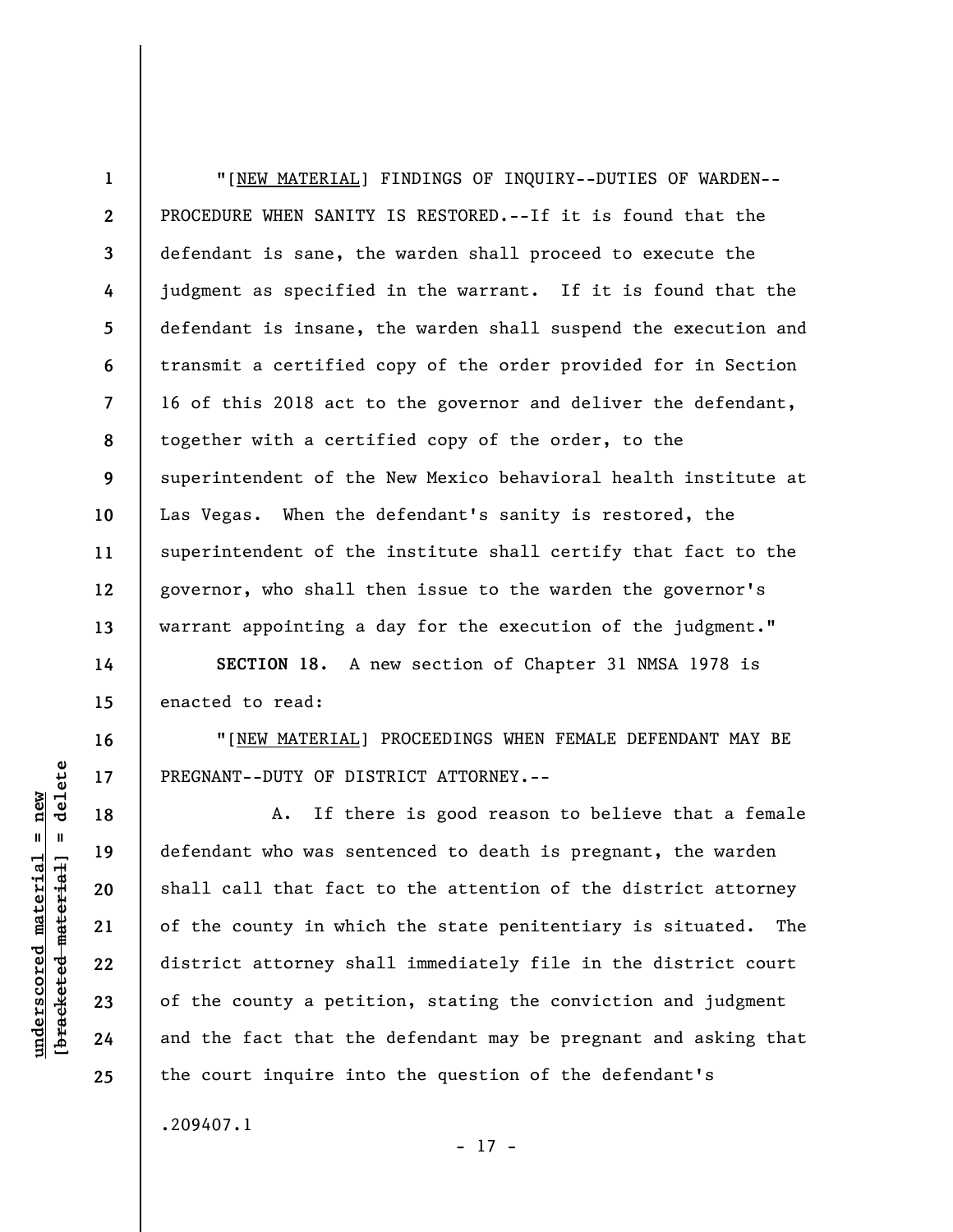**1 2 3 4 5 6 7 8 9**  pregnancy. It shall be the duty of the district court to inquire into the question and render a judgment. The court may summon three disinterested physicians of good standing in their profession to inquire into the alleged pregnancy. The physicians shall examine the defendant, hear any evidence that may be produced and make a written finding and certificate of their conclusion, to be approved by the court. The provisions of Section 15 of this 2018 act apply to the proceedings provided in this subsection.

B. If it is found that the female defendant is not pregnant, the warden shall execute the judgment. If it is found that the female defendant is pregnant, the warden shall suspend the execution of the judgment and transmit a certified copy of the finding and certificate to the governor. When the governor receives from the warden a certificate that the female defendant is no longer pregnant, the governor shall issue to the warden a warrant appointing a day for the execution of the judgment."

**SECTION 19.** A new section of Chapter 31 NMSA 1978 is enacted to read:

"[NEW MATERIAL] JUDGMENT OF DEATH REMAINING IN FORCE BUT NOT EXECUTED--NO APPEAL FROM ORDER OF COURT.--If for any reason a judgment of death has not been executed and remains in force, the court in which the conviction is had, on the application of the district attorney of the county in which the conviction is .209407.1

**10** 

**11** 

**12** 

**13** 

**14** 

**15** 

**16** 

**17** 

**18** 

**19** 

**20** 

**21** 

**22** 

**23** 

**24**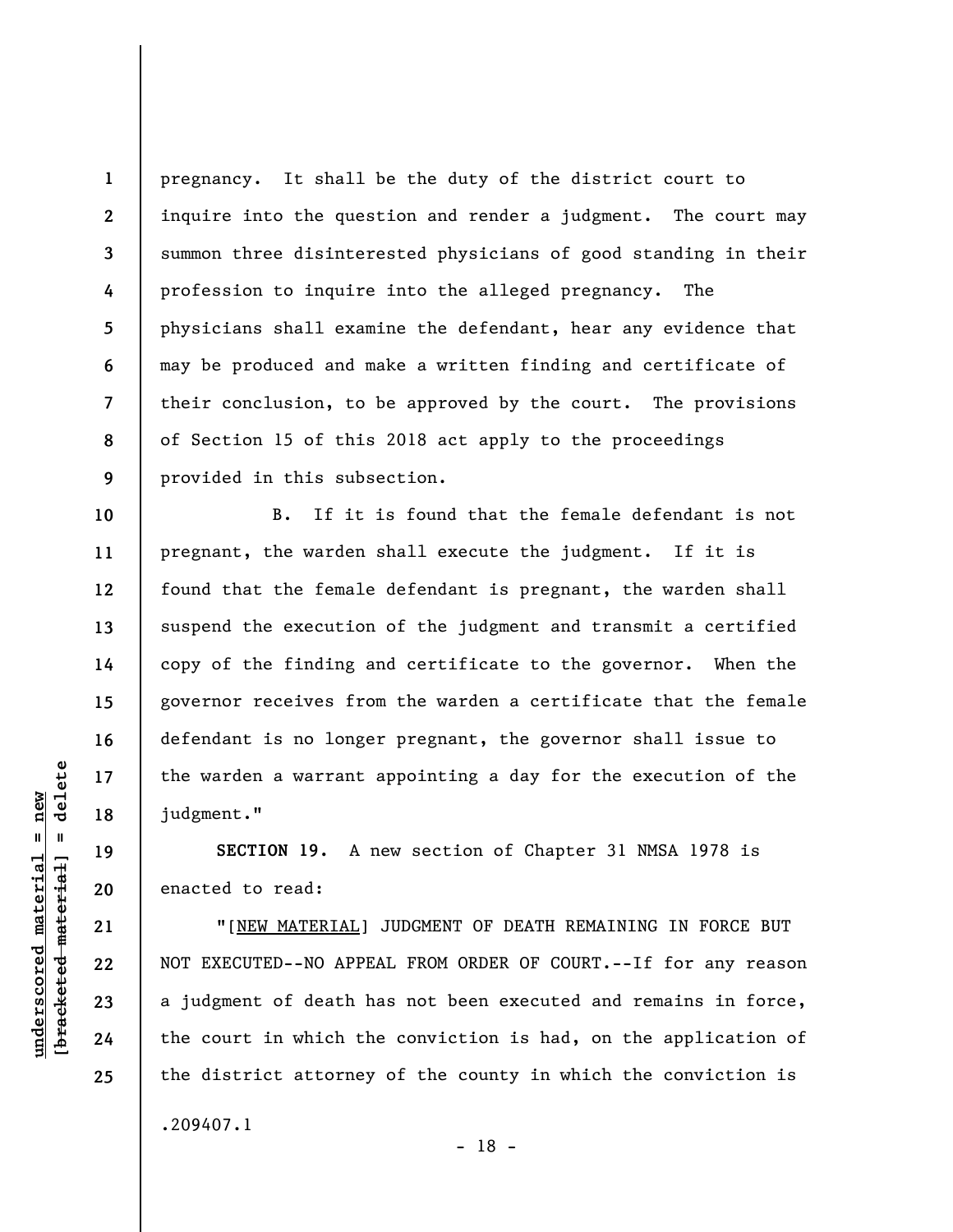**1 2 3 4 5 6 7 8 9 10 11**  had, shall order the defendant to be brought before it, or if the defendant is at large, a warrant for the defendant's apprehension may be issued. When the defendant is brought before the court, the court shall inquire into the facts and, if no legal reason exists against the execution of the judgment, shall issue an order that the warden of the penitentiary of New Mexico, to whom the sheriff is directed to deliver the defendant, execute the judgment at a specified time. The warden shall execute the judgment accordingly. There is no appeal from an order, as provided herein, directing and fixing the time for the execution of a judgment."

**SECTION 20.** A new section of Chapter 31 NMSA 1978 is enacted to read:

"[NEW MATERIAL] PUNISHMENT OF DEATH--HOW INFLICTED.--The manner of inflicting punishment of death shall be by administration of an intravenous injection of a lethal substance into the convicted person in a quantity sufficient to cause death. Any reference in the statutes relating to the means of execution shall be construed to mean execution by lethal injection as provided in this section."

**SECTION 21.** A new section of Chapter 31 NMSA 1978 is enacted to read:

"[NEW MATERIAL] PLACE OF EXECUTION--DIRECTION OF WARDEN.-- The warden of the penitentiary of New Mexico shall provide a suitable and efficient room or place, closed from public view, .209407.1

- 19 -

**12** 

**13** 

**14** 

**15** 

**16** 

**17** 

**18** 

**19** 

**20** 

**21** 

**22** 

**23** 

**24**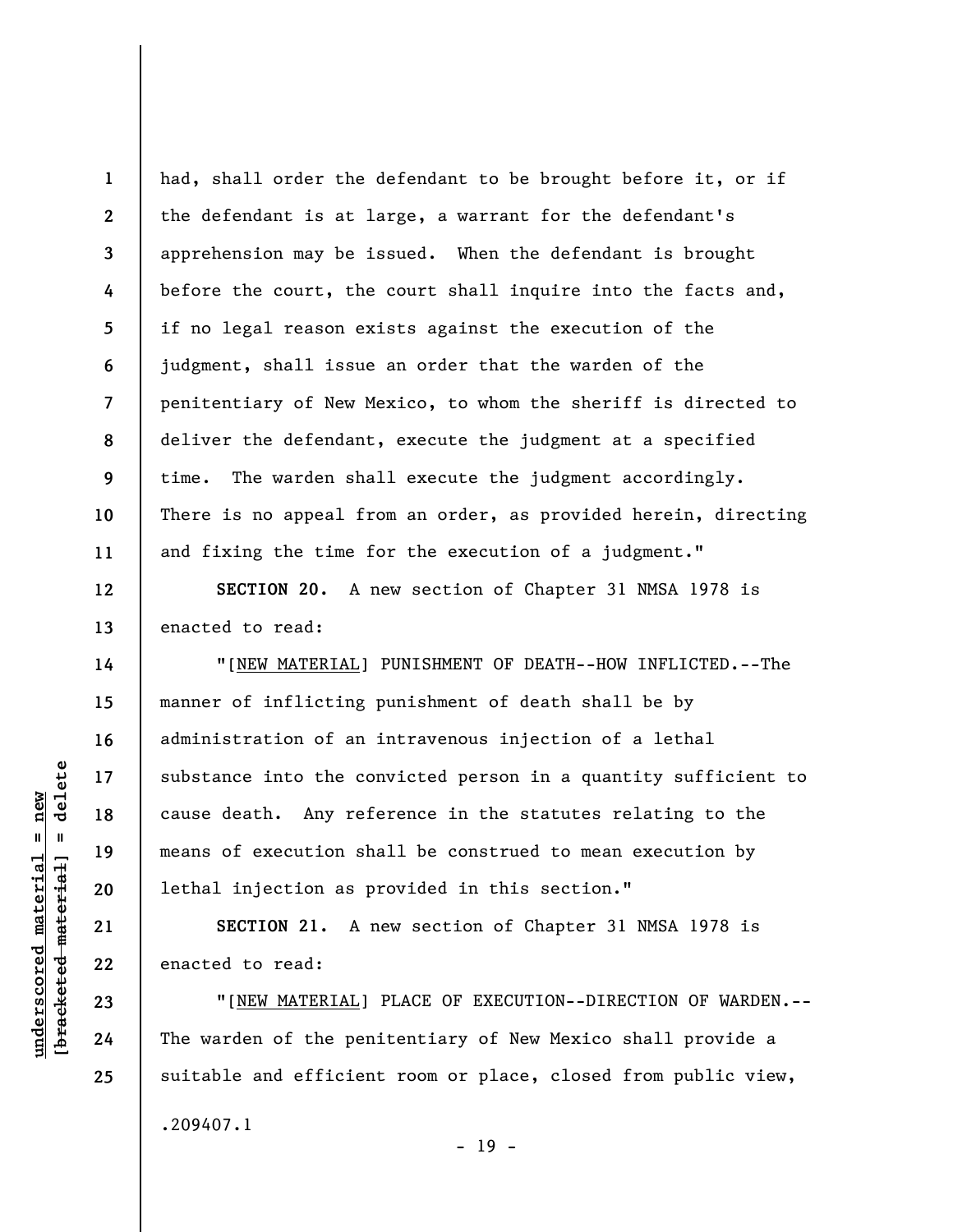within the walls of the penitentiary of New Mexico and therein provide all necessary appliances requisite for carrying into execution the sentence of death. In each individual case of a sentence of death pronounced in this state, the sentence of death shall be executed under the direction of the warden in the room or place provided for that purpose."

**SECTION 22.** A new section of Chapter 31 NMSA 1978 is enacted to read:

"[NEW MATERIAL] WHERE JUDGMENT IS EXECUTED--WHO MAY BE PRESENT.--A sentence of death shall be executed within the walls of the penitentiary of New Mexico, and the execution shall be under the supervision and direction of the warden of the penitentiary. The warden of the penitentiary of New Mexico shall be present at the execution and shall invite the presence of a physician, the attorney general and at least twelve reputable citizens to be selected by the warden. The warden shall, at the request of the defendant, permit such religious leaders or teachers, not exceeding two, as the defendant may name, and any person, relative or friend, not to exceed five, to be present at the execution, together with such peace officers as the warden may think expedient, to witness the execution. No persons, other than those mentioned in this section, shall be present at the execution, nor shall any person under the age of eighteen be allowed to witness the execution. The identities of the persons designated to conduct .209407.1

 $- 20 -$ 

**1** 

**2** 

**3** 

**4** 

**5** 

**6** 

**7** 

**8** 

**9** 

**10** 

**11** 

**12** 

**13** 

**14** 

**15** 

**16** 

**17** 

**18** 

**19** 

**20** 

**21** 

**22** 

**23** 

**24**